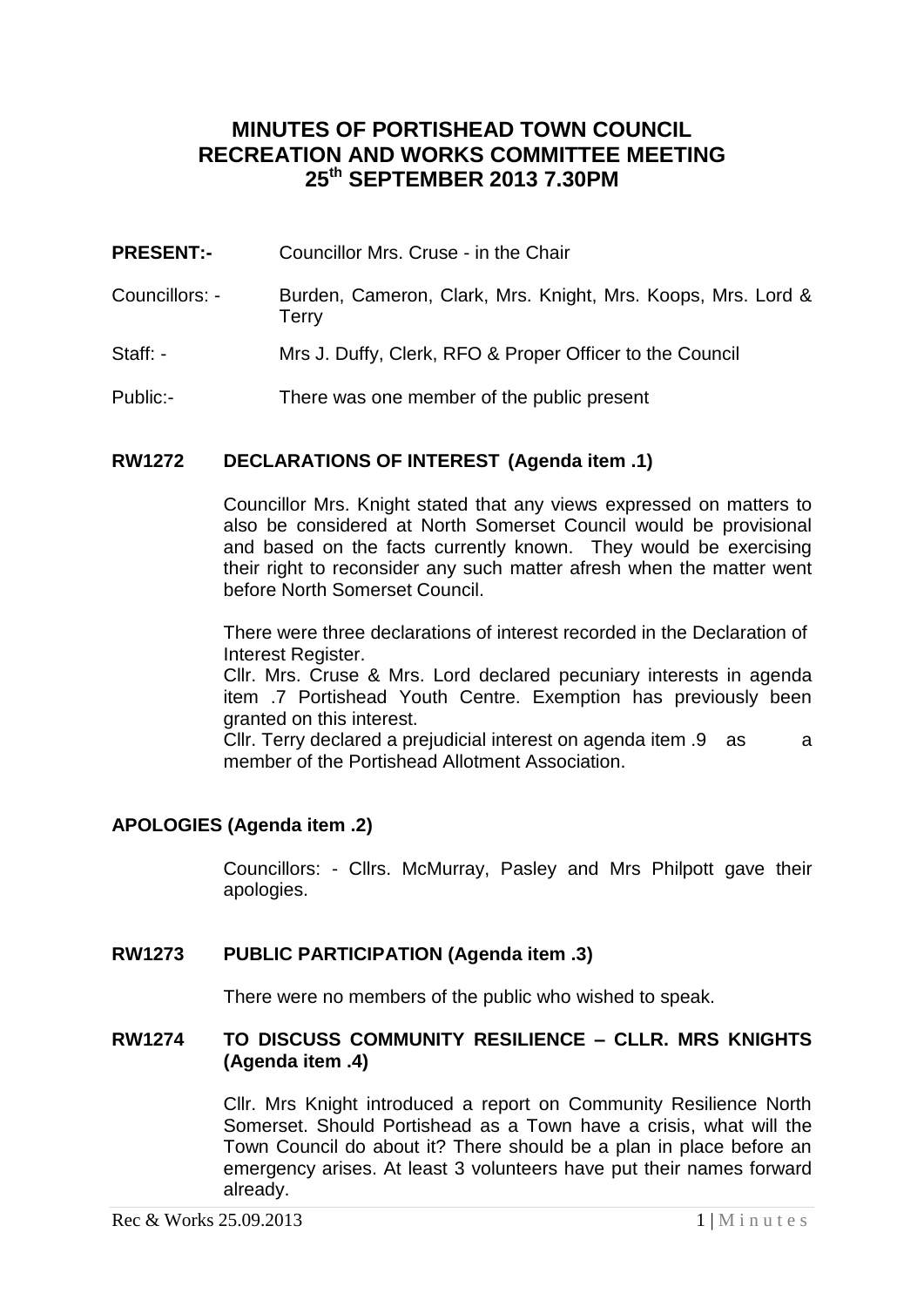Cllr. Mrs Knight tabled two proposals:

That the Town Council agrees a Community Resilience Programme should be put into being in Portishead.

That there is liaison with the North Somerset Community Resilience Officer to discuss with the Council members and the Clerk the initial steps to implement such a programme.

The meeting discussed the proposals.

#### **RECOMMENDATION that:-**

The Community Resilience Team is invited to make a presentation to Full Council regarding the Community Resilience programme at the next available Town Council meeting.

#### **RW1275 TO REVIEW THE BUDGET FOR THE REDCLIFFE BAY HALL REFURBISHMENT WORKS. (Agenda item 5.)**

The Clerk referred to the report and the remaining money available within the Hall Refurbishment budget. A list of jobs has been produced. Quotes will be sought for decorating the toilets and kitchen, replacing flooring, refurbishing the main hall floor and replacing the chairs.

#### **Recommendation that:-**

The report is noted.

## **RW1276 TO RECEIVE AN UPDATE ON THE WYNDHAM WAY TOILETS (Agenda item .6)**

The Clerk confirmed that she has been given a start date by the contractor. The contractors plan to start the work on Monday  $14<sup>th</sup>$ October. The work is estimated to take approximately 5 weeks to complete. A pre start meeting is due to be arranged by Danfo, within the next few weeks. The Clerk confirmed that she is waiting to hear back from the solicitors regarding the lease.

The meeting discussed the need for the works to be completed before the switching on of the Christmas lights.

#### **RW1277 TO RECEIVE AN UPDATE ON THE YOUTH CENTRE DEED OF TRANSFER AND LEASE (Agenda item .7)**

The Clerk explained that Wards Solicitors has been rather presumptuous and assumed that the amended lease would be acceptable by the Youth Centre's Solicitors. The plan submitted with the lease document showed the foot print of the building prior to the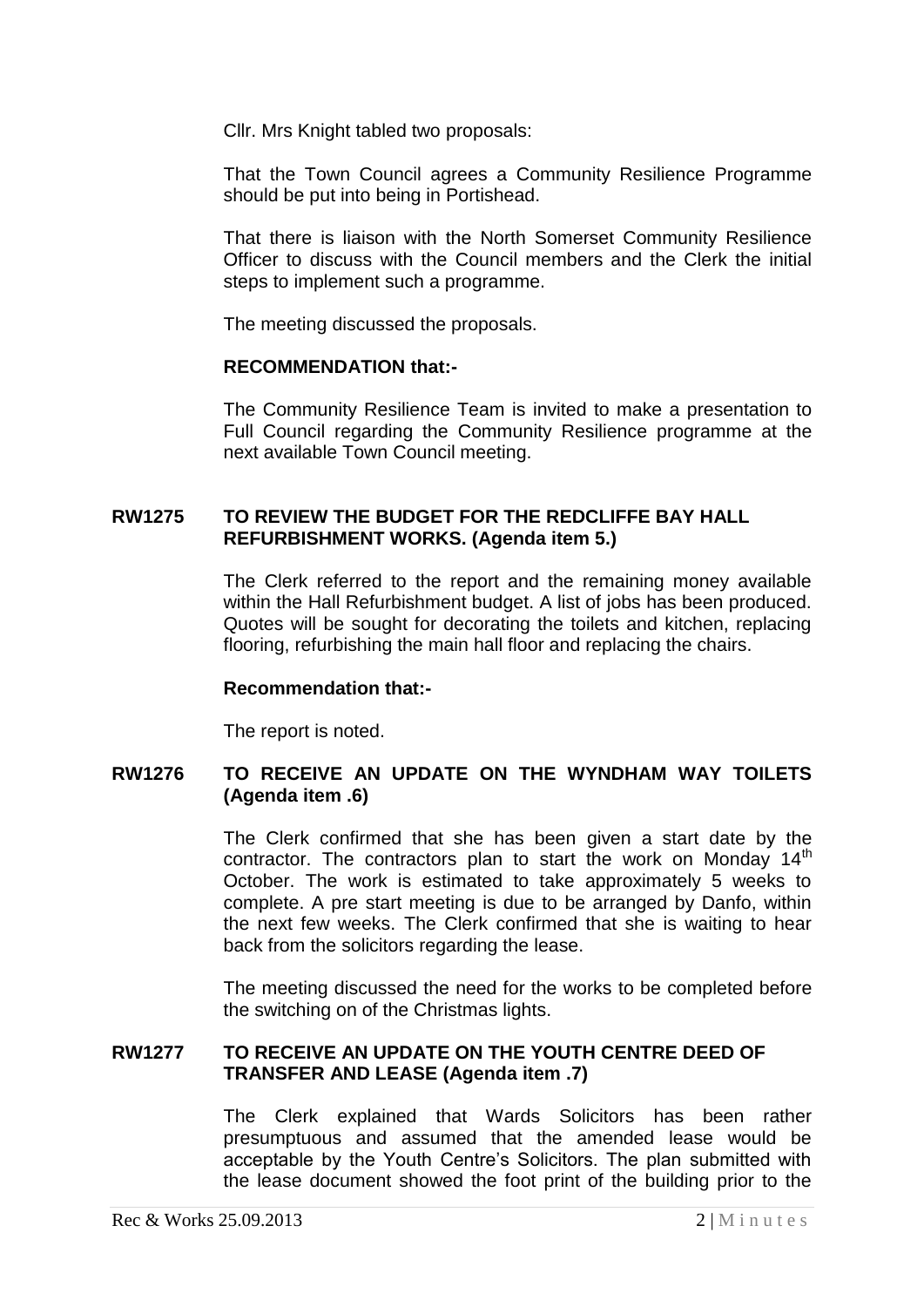new extension. Wards have been sent a plan showing the correct footprint. A figure of £14,500 has been wired to Wards for holding pending the signing off of the Deed of Surrender. The Deed of Transfer would not be signed until the lease is correct.

### **RW1278 TO DISCUSS THE CONDITION AND RECEIVE QUOTES ON THE SWINGS SAFETY SURFACE AT THE MEAD ROAD PLAY AREA (Agenda item .8)**

The meeting reviewed the two quotes received for replacing the safety surfacing under the swings in the Mead Road play area.

#### **RECOMMENDATION that:-**

The Town Council approves the quote from Matta Products to supply and fit Recover Matta Recycled Fire Retardant PVC Interlocking Tiles with a 10 year warranty at a cost of £2,989 + VAT.

### **RW1279 TO RECEIVE AN UPDATE ON GERTIE GALES ALLOTMENT COMMITTEE (Agenda item .9)**

The Clerk explained that a meeting was held on the  $10<sup>th</sup>$  September. At that meeting those present agreed the new amended constitution. The meeting then went on to nominate members for a committee and elect a Chairman (Andy Luton). The new committee agreed to call another meeting as soon as possible to appoint the other vacant committee posts. A meeting has now been arranged for Thursday 3<sup>rd</sup> October in the Eve Wigan Room.

#### **RW1280 TO RECEIVE AN UPDATE ON THE PROPOSED ZEBRA CROSSING ON HIGH STREET, OUTSIDE THE FOLK HALL (Agenda item .10)**

The meeting briefly discussed the email from John Painter Principle Engineer with North Somerset Council. The meeting agreed that Mr. Painter has included all the points raised during the last meeting.

#### **RECOMMENDATION that:-**

A revised plan should be provided in time to review at the October Town Council meeting.

## **RW1281 TO RECEIVE ANY UPDATES ON CAR PARKING IN PORTISHEAD (Agenda item .11)**

The Council has received no updates, to date.

#### **RW1282 ITEMS FOR NEXT MEETING (Agenda item .12)**